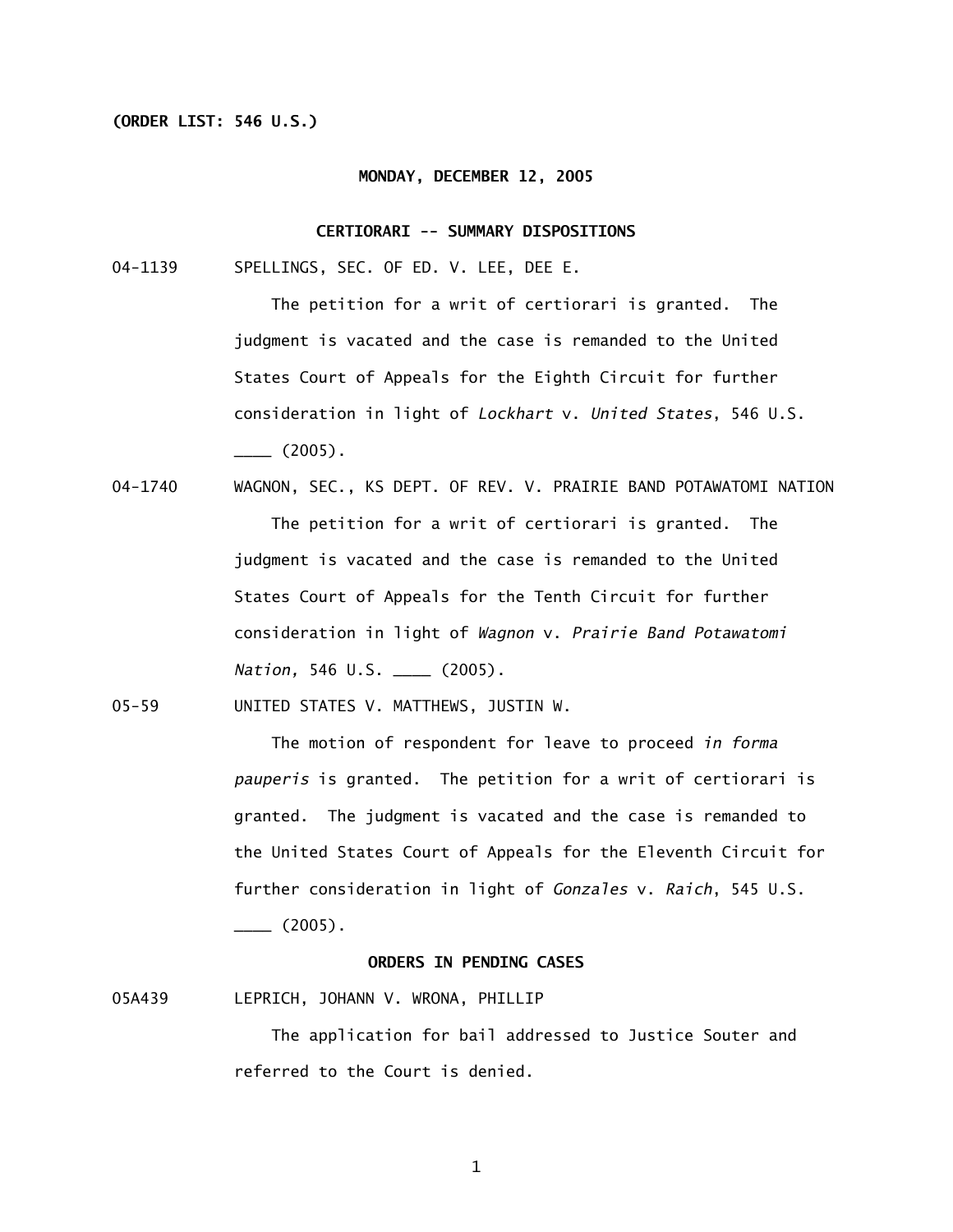05M32 THOMAS, ANDRE V. CHANDLER, WARDEN

The motion to direct the Clerk to file a petition for a writ of certiorari out of time is denied.

05M33 REDDY, KRISHNA K. V. STOTLER, JUDGE, USDC CD CA

The motion to direct the Clerk to file a petition for a writ of certiorari out of time under Rule 14.5 is denied.

05M34 UNDER SEAL V. UNITED STATES

)

The motion for leave to file a petition for a writ of certiorari under seal with redacted copies for the public record is granted.

05M35 FINK, KELLY M. V. MEIER, JONATHAN W.

The motion to direct the Clerk to file a petition for a writ of certiorari out of time is denied.

04-805 ) TEXACO INC. V. DAGHER, FOUAD N., ET AL.

04-814 ) SHELL OIL COMPANY V. DAGHER, FOUAD N., ET AL.

The motion of the Solicitor General for leave to participate in oral argument as *amicus curiae* and for divided argument is granted. The motion of respondents for divided argument is denied.

04-1371 MERRILL LYNCH, PIERCE, ETC. V. DABIT, SHADI

The motion of the Solicitor General for leave to participate in oral argument as *amicus curiae* and for divided argument is granted.

04-1376 FERNANDEZ-VARGAS, HUMBERTO V. GONZALES, ATT'Y GEN.

 The motion of petitioner to dispense with printing the joint appendix is granted.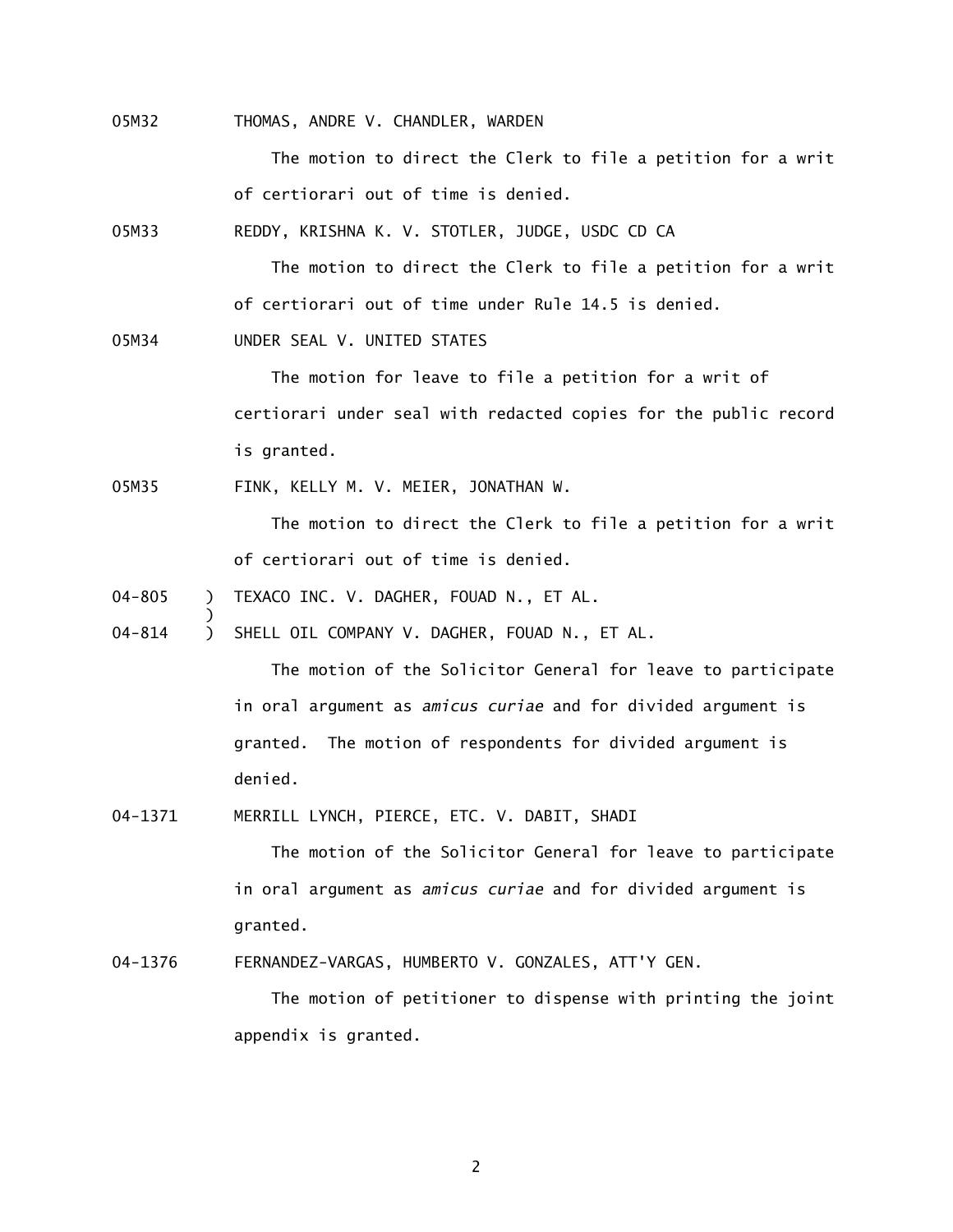04-10566 ) SANCHEZ-LLAMAS, MOISES V. OREGON

)

)

)

)

05-51 ) BUSTILLO, MARIO A. V. JOHNSON, DIR., VA DOC

The motion of the Solicitor General for enlargement of time for oral argument, for divided argument, and for leave to participate in oral argument as *amicus curiae* is granted. The time is to be divided as follows: 45 minutes for petitioners, 15 minutes for respondent in No. 04-10566, 15 minutes for respondent in No. 05-51, and 15 minutes for the Solicitor General as *amicus curiae* in support of respondents.

05-5224 DAVIS, ADRIAN M. V. WASHINGTON

 The motion of petitioner for appointment of counsel is granted. Jeffrey L. Fisher, Esquire, of Seattle, Washington is appointed to serve as counsel for the petitioner in this case.

#### **APPEALS - JURISDICTION NOTED**

05-204 ) LEAGUE OF UNITED LATIN, ET AL. V. PERRY, GOV. OF TX, ET AL.

05-254 ) TRAVIS COUNTY, TX, ET AL. V. PERRY, GOV. OF TX, ET AL.

05-276 ) JACKSON, EDDIE, ET AL. V. PERRY, GOV. OF TEXAS, ET AL.

05-439 ) GI FORUM OF TX, ET AL. V. PERRY, GOV. OF TX, ET AL.

 In these cases probable jurisdiction is noted. These cases are consolidated and a total of two hours is allotted for oral argument.

#### **CERTIORARI GRANTED**

05-465 MOHAWK INDUSTRIES, INC. V. WILLIAMS, SHIRLEY, ET AL.

 The petition for a writ of certiorari is granted limited to Question 1 presented by the petition.

## **CERTIORARI DENIED**

05-41 PASEK, SEAN V. UNITED STATES

05-310 DECORATIONS FOR GENERATIONS V. HOME DEPOT USA, INC., ET AL.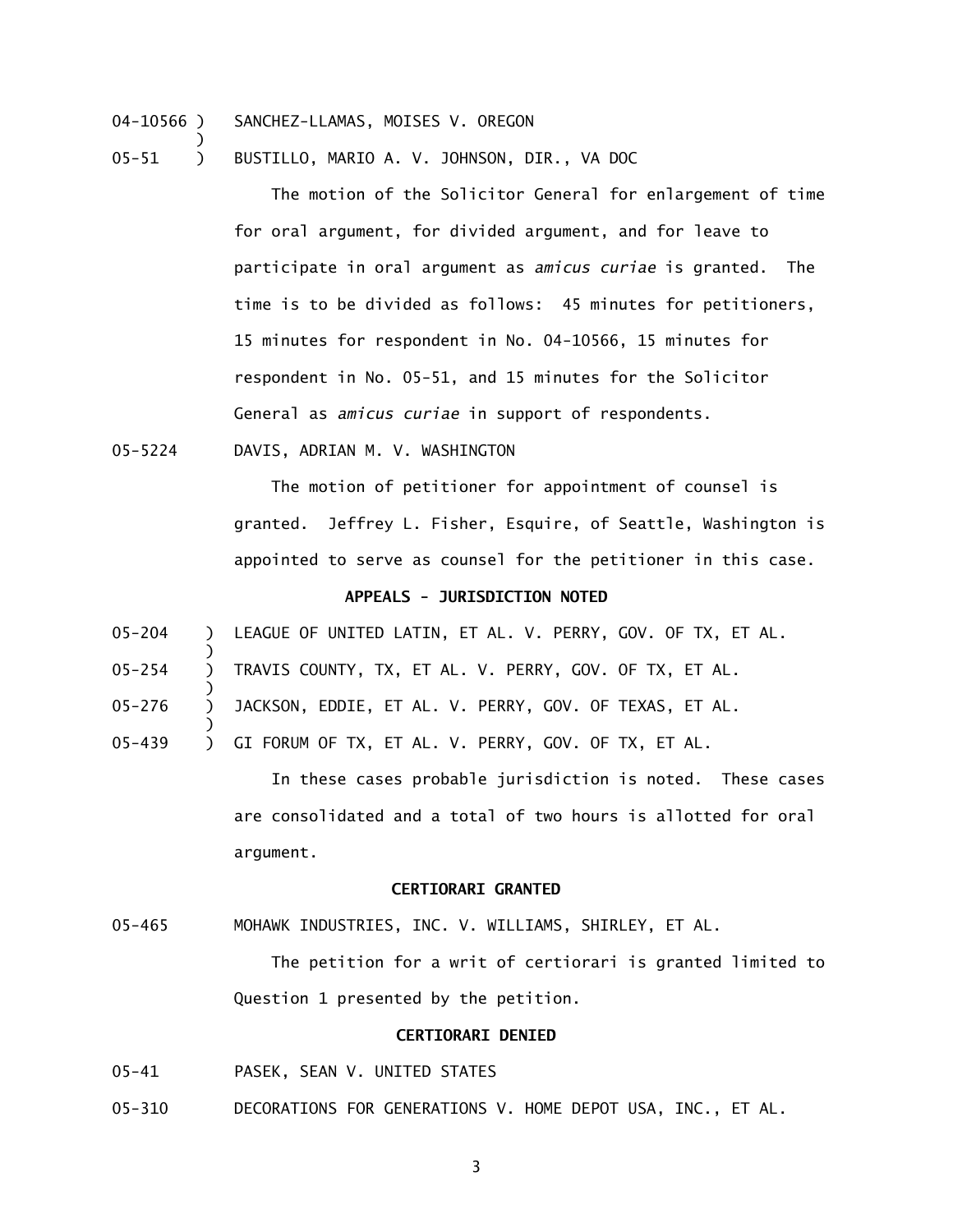- 05-312 TEDDER, DAVID H. V. UNITED STATES
- 05-314 MUNARI, JACK V. EL PASO DE ROBLES, CA, ET AL.
- 05-315 DEEP SEA FISHERIES, INC., ET AL. V. UNITED STATES
- 05-325 HARDEN, SHERIFF, ET AL. V. FISHER, WILLIAM E.
- 05-433 DREAMSCAPE DESIGN, INC. V. AFFINITY NETWORK, INC.
- 05-444 WITMAN, ZACHARY P. V. PENNSYLVANIA
- 05-453 NORTHLAKE CHRISTIAN SCHOOL V. PRESCOTT, PAMELA L.
- 05-455 SFW ARECIBO, LTD., ET AL. V. RODRIGUEZ, ANGEL D., ET AL.
- 05-456 MEMOREX PRODUCTS, INC., ET AL. V. SAnDISK CORP.
- 05-462 HUERTAS, HECTOR L. V. PHILADELPHIA, PA, ET AL.
- 05-476 KORN, STEPHEN P. V. SOUTHFIELD CITY CLERK
- 05-485 YEAGER, LEE W. V. GENERAL MOTORS CORP.
- 05-490 ) PSIHOYOS, LOUIS, ET AL. V. NAT'L GEOGRAPHIC ENTERPRISES
- 05-504 ) WARD, FRED V. NAT. GEOGRAPHIC ENTERPRISES
- 05-506 ) FAULKNER, DOUGLAS, ET AL. V. NAT'L GEOGRAPHIC SOCIETY, ET AL.
- 05-499 JMYK, P.C., ET AL. V. WA STATE BAR ASSN.
- 05-503 SYLVER, MICHAEL A. V. SEC

 $\lambda$ 

)

- 05-537 FROTHINGHAM, ELIZABETH M. V. RUMSFELD, SEC. OF DEFENSE
- 05-564 SHANNON, DERMAN V. AZ DEPT. OF ECONOMIC SEC.
- 05-599 BRAUN, LAURENCE V. UNITED STATES
- 05-5027 McDONALD, BRIAN V. ILLINOIS
- 05-6119 MARCH, DEMARCIS L. V. UNITED STATES
- 05-6184 BERKLEY, WILLIAM V. TEXAS
- 05-6291 VALLIN, SAMUEL V. UNITED STATES
- 05-6892 WILLIAMS, FREDERICK M. V. HARRISON, WARDEN
- 05-6893 WASHINGTON, RODERICK V. CHRONES, WARDEN, ET AL.
- 05-6897 THOMPSON, HUNTLEY V. FLORIDA
- 05-6900 SHERRATT, WILLIAM V. FRIEL, WARDEN, ET AL.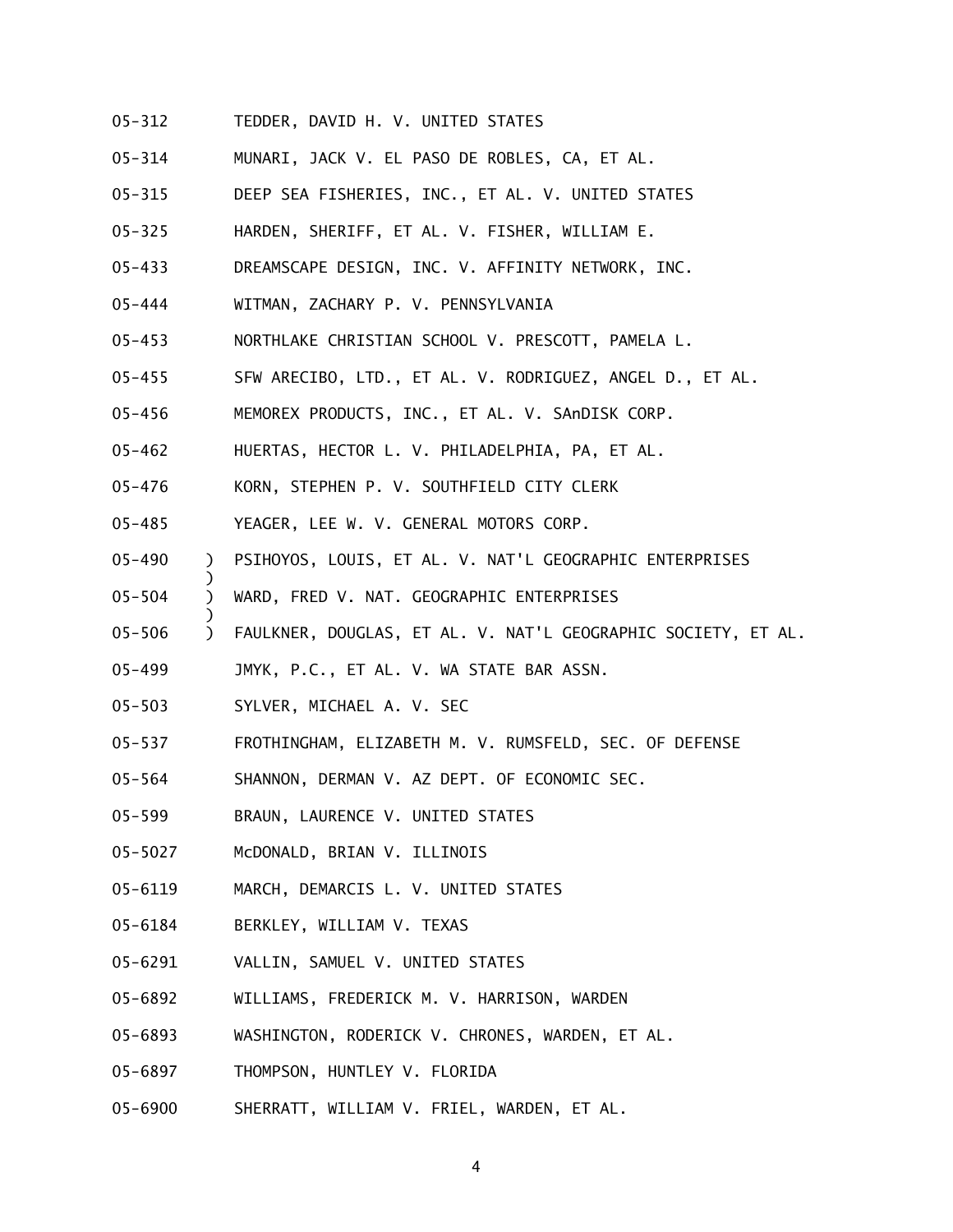- 05-6902 SANDERS, GEORGE V. CATHEL, ADM'R, NJ, ET AL.
- 05-6905 COHEN, LESLIE C. V. SYME, JAMES J., ET AL.
- 05-6911 HAINES, ROBERT E. V. RISLEY, HENRY, ET AL.
- 05-6916 BLACKMAN, NAJEE SABREE Q. V. HANKS, SUPT., WABASH VALLEY
- 05-6917 BARRON, DOROTHY V. UNIV. OF TN
- 05-6965 WOODWARD, LARRY W. V. FLORIDA
- 05-6966 THOMAS, CURTIS L. V. DWYER, SUPT., SOUTHEAST
- 05-6987 SIRECI, HENRY V. FLORIDA
- 05-6998 MENDEZ, ANTHONY V. CROSBY, SEC., FL DOC
- 05-7002 GREEN, ALPHONSO V. FLORIDA
- 05-7059 JOHNSTON, JARED D. V. CALIFORNIA
- 05-7066 BUSH, HAROLD V. CROSBY, SEC., FL DOC
- 05-7076 GIBSON, LISA V. GIBSON, THOMAS
- 05-7091 TALOUZI, BASIM A. V. LAPPIN, DIR., BOP, ET AL.
- 05-7092 WILLIAMS, CALVIN J. V. MISSOURI
- 05-7115 LAKE, FELIX V. CROSBY, SEC., FL DOC
- 05-7126 QUINTERO, VANESSA M. V. CALIFORNIA
- 05-7153 STEVENSON, JAMES R. V. SOUTH CAROLINA
- 05-7172 BOGLE, ROBERT Z. V. BELLEQUE, SUPT., OR
- 05-7173 BARTLEY, LAWRENCE V. SENKOWSKI, SUPT., CLINTON
- 05-7178 JONES, NATHANIEL H. V. SOUTH CAROLINA, ET AL.
- 05-7189 ANDERSON, MICHAEL A. V. SOLOMON, WARDEN, ET AL.
- 05-7210 McCORD, DAVID E. V. JOHNSON, DIR., VA DOC
- 05-7219 McCULLOUGH, DAVID V. WEST, SUPT., ELMIRA
- 05-7228 LAURO, LENORE A. V. MASSACHUSETTS
- 05-7286 McDANIEL, JAMES D. V. WATKINS, WARDEN, ET AL.
- 05-7303 PINK, MALCOLM V. McKUNE, WARDEN
- 05-7327 BRADFORD, CHARLES E. V. MAXWELL TREE EXPERT CO.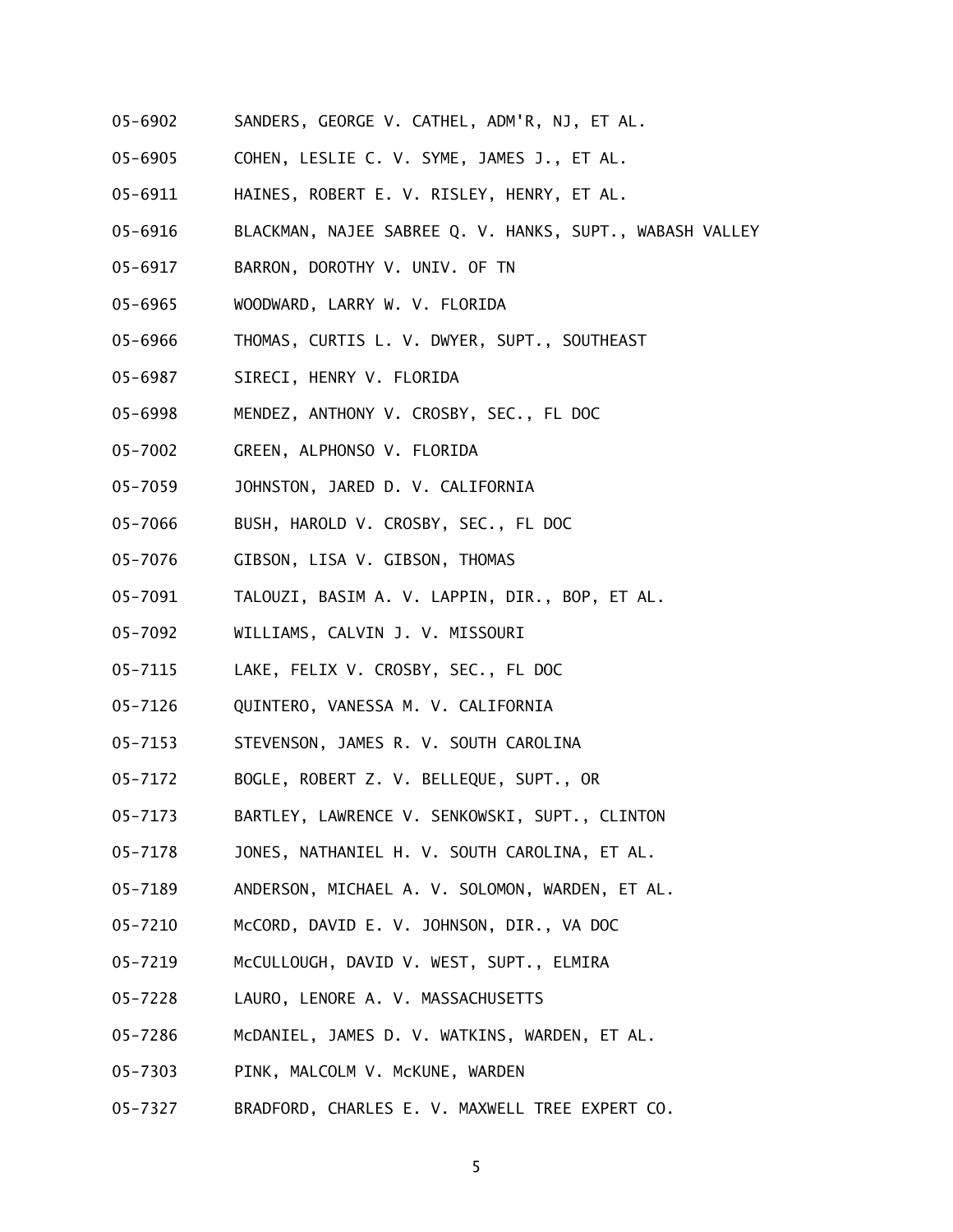- 05-7351 TAUS, RICHARD V. ARTUS, SUPT., CLINTON
- 05-7454 OGLE, JAMES O. V. UNITED STATES
- 05-7465 McCANN, DANA D. V. UNITED STATES
- 05-7472 ROBERTS, LUCIEN A. V. UNITED STATES
- 05-7475 KRANGLE, MARK V. UNITED STATES
- 05-7476 LANCASTER, TERRY C. V. UNITED STATES
- 05-7478 BLACKWELL, PAYTON V. UNITED STATES
- 05-7480 MOORE, CURTIS E. V. UNITED STATES
- 05-7482 THURMAN, CURTIS M. V. UNITED STATES
- 05-7485 HERRERA-TORRES, LUIS A. V. UNITED STATES
- 05-7486 HALL, WILLIAM L. V. UNITED STATES
- 05-7487 GARCIA, ODILON V. UNITED STATES
- 05-7490 GANN, LARRY D. V. UNITED STATES
- 05-7497 MEDINA-TENIENTE, SANDRO V. UNITED STATES
- 05-7504 CRAWFORD, RICHARD V. UNITED STATES
- 05-7505 WILLIAMS, JAMAL V. UNITED STATES
- 05-7506 LINCOLN, RICHARD V. UNITED STATES
- 05-7507 MASCAK, VIKTOR V. UNITED STATES
- 05-7509 MATHIEU, YVENEL V. UNITED STATES
- 05-7514 RICKETTS, MARK A. V. UNITED STATES
- 05-7517 MIER-BLANCO, ROBERTO V. UNITED STATES
- 05-7518 McCROREY, LEROY V. UNITED STATES
- 05-7520 JACKSON, LESIA A. V. UNITED STATES
- 05-7524 MARTINEZ, DEON R. V. UNITED STATES
- 05-7527 COCKERHAM, SHAWN M. V. UNITED STATES
- 05-7528 CRAWFORD, DONALD K. V. UNITED STATES
- 05-7529 COTEAT, MICHAEL J. V. UNITED STATES
- 05-7530 CASTILLO-VILLA, AMADOR V. UNITED STATES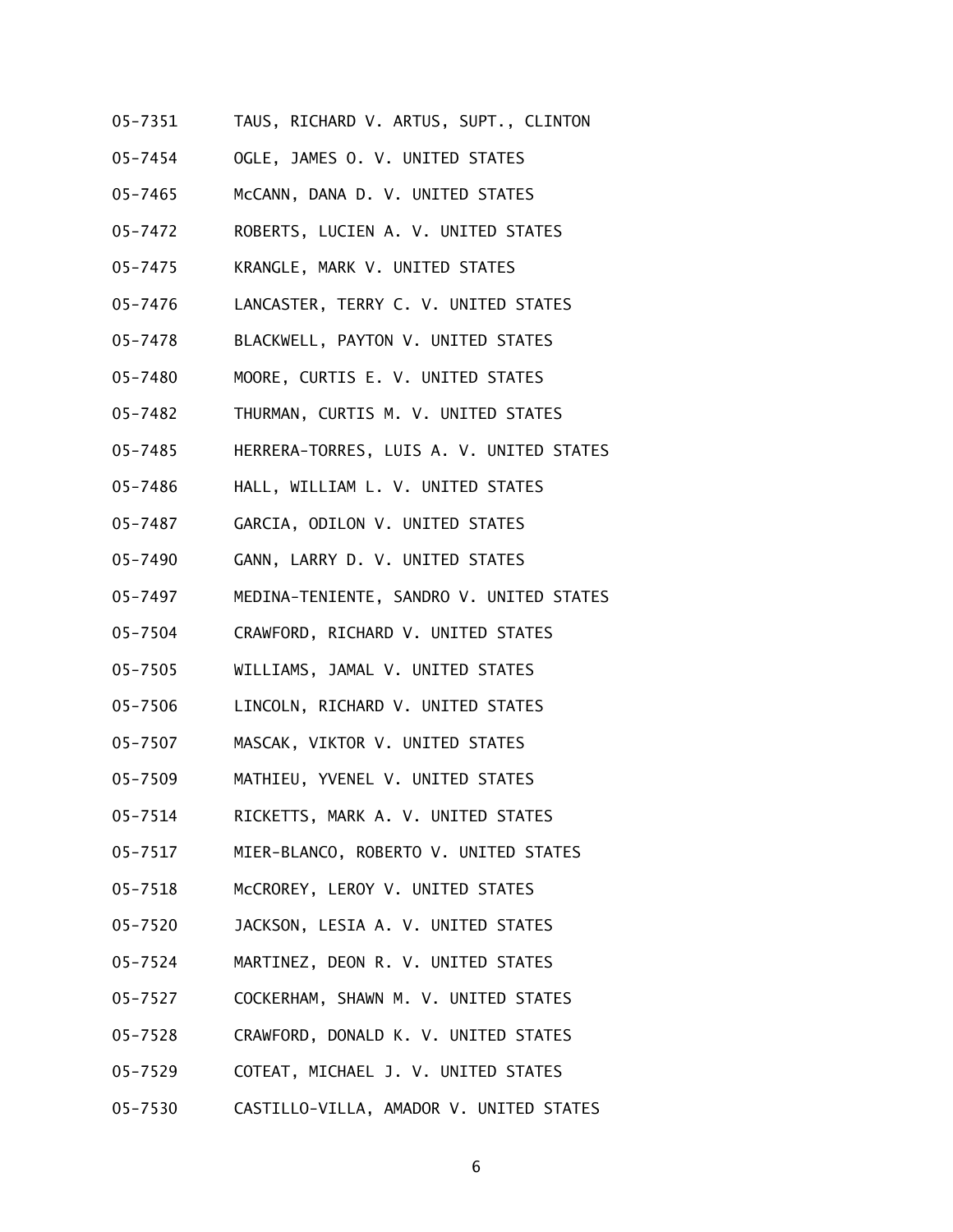- 05-7534 BUSTAMANTE-ROCHA, JORGE V. UNITED STATES
- 05-7535 ARAUJO-CANTU, BERNARDO V. UNITED STATES
- 05-7536 AGUILAR-CORTEZ, ALFREDO G. V. UNITED STATES
- 05-7537 ALBARENGA-VILLALOBO, ALFREDO V. UNITED STATES
- 05-7540 PLAISIR, NIXON V. UNITED STATES
- 05-7554 LOZANO, DAVID V. FRANK, SEC., WI DOC
- 05-7570 ROMERO, RALPH A. V. UNITED STATES
- 05-7571 SOSEBEE, RACHEL S. V. UNITED STATES

The petitions for writs of certiorari are denied.

05-6899 STRABLE, DONALD J. V. SOUTH CAROLINA

 The motion of petitioner for leave to proceed *in forma pauperis* is denied, and the petition for a writ of certiorari is dismissed. See Rule 39.8. As the petitioner has repeatedly abused this Court's process, the Clerk is directed not to accept any further petitions in noncriminal matters from petitioner unless the docketing fee required by Rule 38(a) is paid and the petition is submitted in compliance with Rule 33.1. See *Martin*  v. *District of Columbia Court of Appeals*, 506 U.S. 1 (1992) (*per curiam*). Justice Stevens dissents. See *id.,* at 4, and cases cited therein.

# **REHEARINGS DENIED**

- 04-1519 JONES, PHILLIP A. V. FULTON COUNTY, GA
- 04-9972 ALLEN, PAUL C. V. UTAH
- 04-10207 PARTIN, STEPHEN M. V. ARKANSAS
- 04-10224 JACKSON, RANDY D. V. EPPS, COMM'R, MS DOC
- 04-10265 CRAWFORD, ISAIAH V. IOWA
- 04-10269 TURCUS, VASILE V. OAKLAND CTY. SHERIFF'S DEPT.
- 04-10531 AVERY, TIMOTHY M. V. REED, SUPT., MANNING